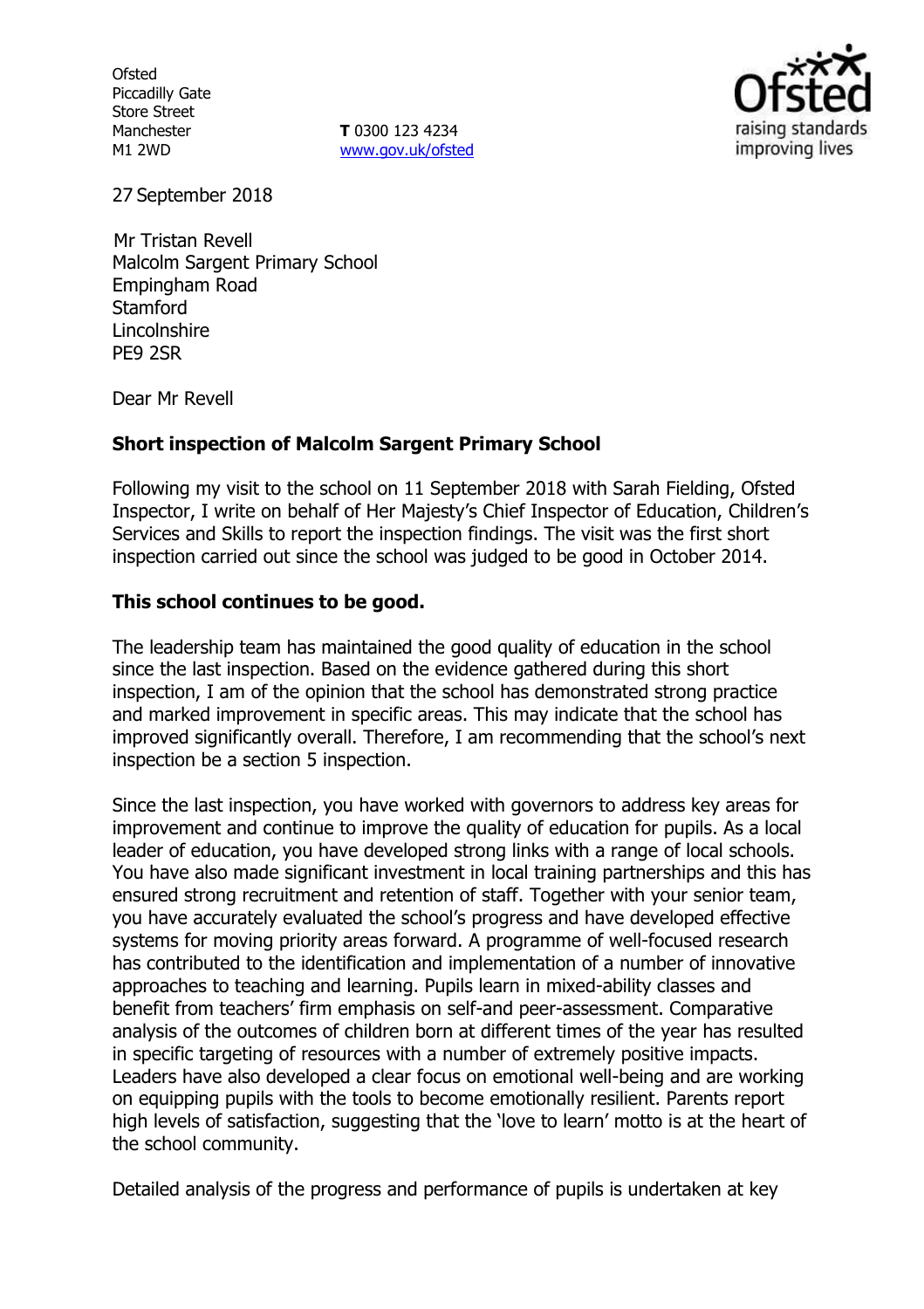

intervals. Where pupils are identified as requiring extra support, appropriate interventions are subsequently designed and implemented. High levels of scrutiny and accountability at key stage 2 have contributed to a marked improvement in the progress and attainment of pupils. Over the last two years, the proportion of pupils meeting the expected standards in reading, writing and mathematics has placed the school in the top 20% of schools. The introduction of mastery approaches to learning has also enabled the school to deepen pupils' knowledge and skills. As a result, the proportions of pupils exceeding the expected standards are also greater than the national average. At the end of key stage 1, the progress and attainment of pupils across all of the key subjects has also risen steadily, exceeding the national averages for the last three years.

A number of initiatives for developing pupils' skills in reading have been implemented, including the well-received book club and whole-class reading approach. The school has developed a highly effective and well-stocked library facility and pupils are keen to talk about their many reading opportunities. Pupils take pride in their work and books are well presented. The use of the writing journal ensures that pupils focus closely on the development of a range of literacy skills. Writing is imaginative and is at the appropriate level of difficulty. Visits to classrooms suggest that pupils are making good progress in developing their skills in writing. There is also strong evidence of a range of questioning strategies used effectively by teachers to check for misconceptions at both word and sentence level. Effective 'working walls' are in place in every classroom and teachers use a range of resources to promote independence and accelerate pupils' learning.

### **Safeguarding is effective.**

Leaders have developed an effective culture for safeguarding pupils at the school. The child protection policy is comprehensive and includes reference to the latest guidance and referral protocol. Staff receive appropriate training at frequent intervals and are clear about their statutory responsibilities for keeping children safe. Training includes specific reference to the importance of vigilance for signs of abuse, as well as identification of the threats posed by extremism.

The single central record is comprehensive, compliant and securely maintained, and safer recruitment practice is robust. The governing body includes a link safeguarding governor who conducts regular visits to the school. The school works closely with relevant external agencies to ensure that children are kept safe. Where necessary, the school uses support from specialist professionals, including educational psychologists and counsellors. The school has implemented a robust attendance monitoring system and leaders are fully aware of their responsibilities with regards to children missing in education. A dedicated pastoral team works closely with pupils and their families to ensure that pupils attend school. The 'meet and greet' policy has been particularly effective in enhancing communication with parents and carers. As a result of this work, the levels of attendance of pupils at this school are very strong.

Pupils consider that the school provides a safe and welcoming environment, with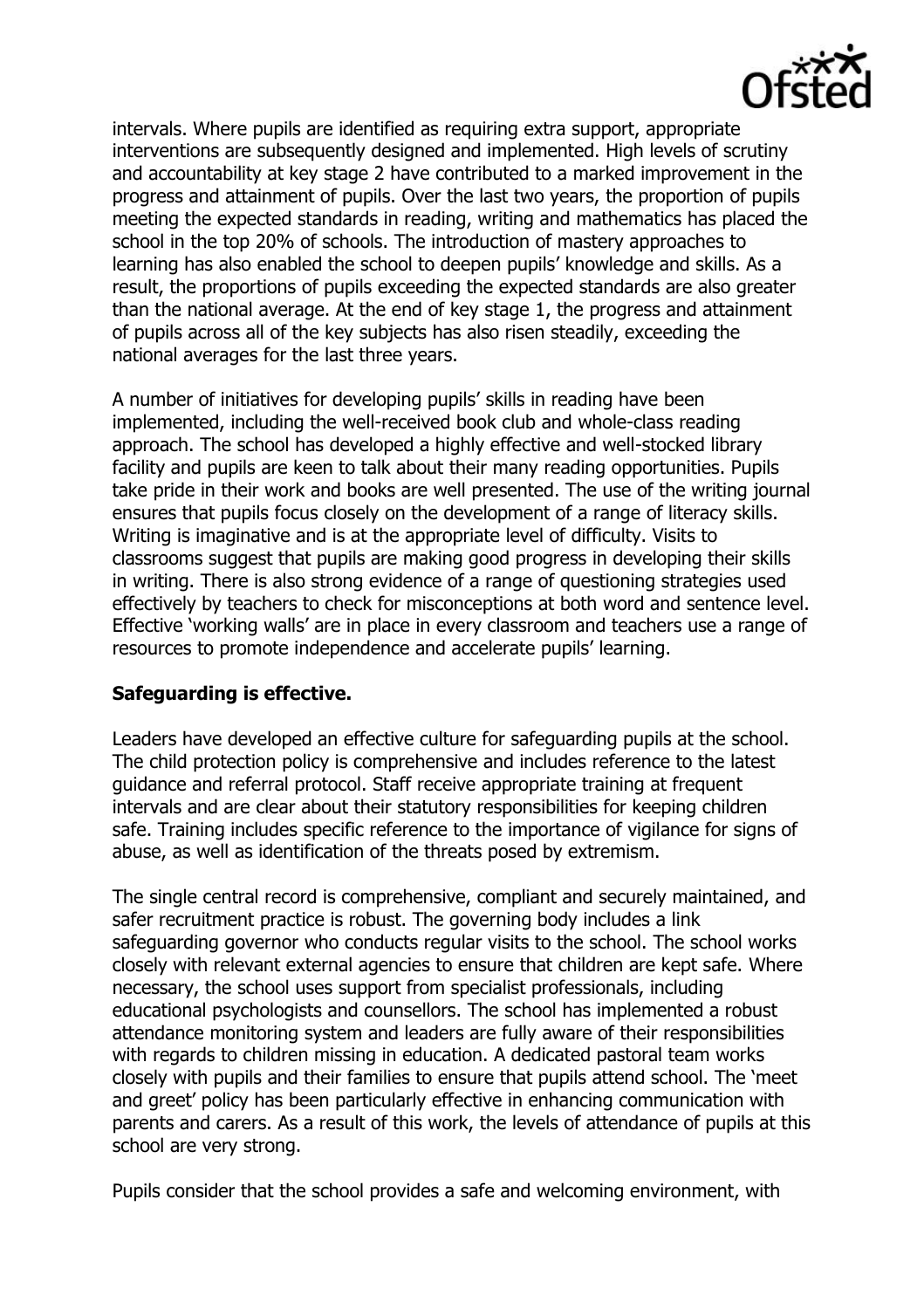

anti-bullying messages clearly communicated. A range of issues are explored and managed through the school's curriculum and assembly programme. The school also demonstrates a clear commitment to the principles of inclusion and diversity. Expectations of positive learning behaviours are clearly defined in the school policy and promoted through displays in classrooms. The 'Malcolm Sargent Way' is regularly referenced by classroom teachers and well-understood by pupils, and, as a result, behaviour is exemplary across classrooms and in social spaces. E-safety work also has high visibility and pupils are clear about the principles of safe engagement with digital technologies.

# **Inspection findings**

- $\blacksquare$  Pupils who are eligible for the pupil premium do not progress as strongly as their peers in school. However, in key stage 2 in 2018, in comparison with other pupils nationally, disadvantaged pupils made significant gains in attainment and progress in reading and writing, as well as in terms of progress in mathematics. Across all three subjects, disadvantaged pupils also progress strongly from the early years foundation stage into key stage 1. In this key stage, leaders have introduced a reading stamina project. A range of initiatives have also been implemented to raise the profile of reading among parents**.** Classroom-based teaching assistants are well-deployed and work closely with teachers to ensure that pupils can access every task**.** Scrutiny of pupils' books during the inspection did not suggest that vulnerable pupils were making less progress than their peers, although leaders recognise the importance of continuing to diminish gaps in performance.
- Plans for the use of additional funding are carefully considered and resources appropriately targeted to remove barriers to learning. Highly trained pastoral staff are carefully deployed to meet the social and emotional needs of children. Sensory development work is used with some pupils at the start of the day to support the development of motor skills. A team of social integration coaches are also in place during social times to promote healthy relationships between pupils and to ensure that a range of activities are on offer.
- The school has developed a wide range of initiatives designed to improve the progress and attainment of less-able pupils. Staff have introduced a range of strategies for increasing self-esteem and motivation. The whole-school focus on developing a growth mindset also promotes resilience and independence in learning. Effective phonics displays also ensure that pupils' skills in reading and writing are constantly in focus. Question level analysis test papers support teachers to ensure that curriculum planning is targeted and tasks are well designed. Current school performance information suggests that lower priorattaining pupils are making strong progress across key subjects.
- Pupils who have special educational needs (SEN) and/or disabilities are supported well by the school. Pupils who have specific needs are identified early through the transition out of Nursery. Pupil profiles are detailed and frequently updated and leaders have an accurate and comprehensive understanding of the quality of provision for these pupils. Leaders work with a range of external agencies to ensure that the progress of children on Education and Health Care is regularly